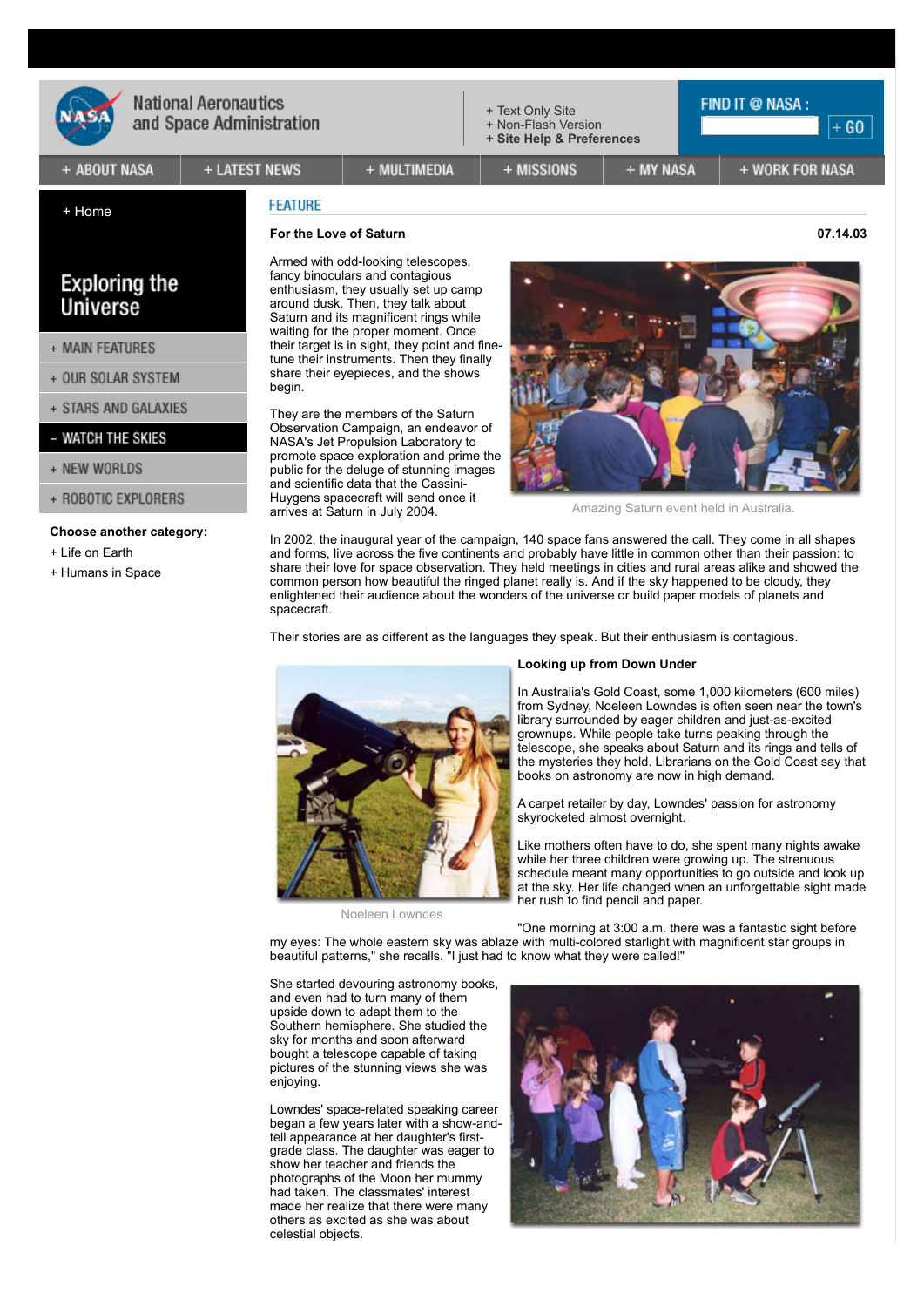they all had so many questions," she says.

Jeremy Hartley, a second grader at Upper Coomera State "All their faces were lit up with smiles and College in Queensland, Australia, brings his own telescope to Saturn Observation Campaign events.

Lowndes is now the secretary of the [Southern Astronomic Society Inc.](javascript:openNASAWindow() on the Gold Coast in Queensland, Australia. She now owns more than one telescope, and she posts some of her best photos on the society's Web pages.



Edy Bevk Bevk complied, and soon he started to share his love for astronomy -- and his telescope's eyepiece -- with anybody interested. It was a natural thing, he says, that last year he answered the call to join the Saturn Observation Campaign.

After he joined the campaign, he noticed how many children attended his observation meeting.

"Children give me such a response," Bevk says. "It's a marvelous experience. It's interesting to hear the old questions of mankind uttered through the mouths of our kids."

The 73-year-old Bevk is now polishing his Slovene language skills. With the aid of slides, he'll soon give a lecture on Saturn in Ljubljana, the capital of Slovenia.



Matthew Ota, center, at JPL's Open House.

# **Setting Up Telescopes Among Windmills and Tulips**

On the other side of the world, her campaign's colleague Edy Bevk shows the beauty of the ringed planet all over the Netherlands. While the view is the same for everybody, he can tell the story of Saturn in Dutch, German, English or French.

Always enamored with astronomy, Bevk became a full-time mentor after he retired.

It all started when Bevk turned 65. His mother gave him 1,000 guilders and told him to buy a telescope and enjoy what he loved so much. Mrs. Bevk figured that her son, who spent his life teaching German in his native Holland, had talked long enough about Doctor Faust. Now, it was time for him to look for himself "what's hold together the whole bunch."



Edy Bevk checks the instrument at the Europlanetarium in Genk, Belgium.

### **Back in California**

Closer to the Jet Propulsion Laboratory, the NASA center that built and manages Cassini, Matthew Ota is one of the 16 Saturn Observation Campaign volunteers based in California.

A craftsman and sign designer by trade, Ota has had an interest in astronomy and space exploration since he was 12 -- back in the days of the Moon landings.

Growing up in Cleveland, Ohio, he frequently corresponded with the Public Affairs Office at JPL. After moving to the Los Angeles area in 1980, he became a regular visitor to JPL's Open House events and lectures. After rediscovering observational astronomy and purchasing a telescope in 1998, he is now sharing this telescope at a record pace.

"My motivation is to inspire today's youth in the fields of astronomy and the space program because when I was at that age in the '60s a teacher inspired me," he says. "I like to think that one of the children that I can reach today will be the first person to set foot on Mars."

These days, Ota also volunteers as a telescope operator with the Telescope In Education foundation at the Mt. Wilson Observatory. At JPL's Open House events, he brings his telescope to show visitors the hidden beauty of the Sun -- rather than Saturn, which is visible only at night.

#### **How to Join the Saturn Observation Campaign**

The campaign is open to amateur and professional astronomers. To join the campaign, volunteers must have access to a telescope and electronic mail. Enthusiasm is a must too. The requirement is to host a minimum of three events within a year. Volunteers will be able to participate in on-line trainings and programs conducted by JPL.

The campaign gives astronomers an opportunity to share their knowledge and passion for space exploration with their communities. Partnering with local organizations, volunteers will use their imagination to hold fun and educational activities -- whether by organizing viewing events, giving lectures or coordinating hands-on activities.